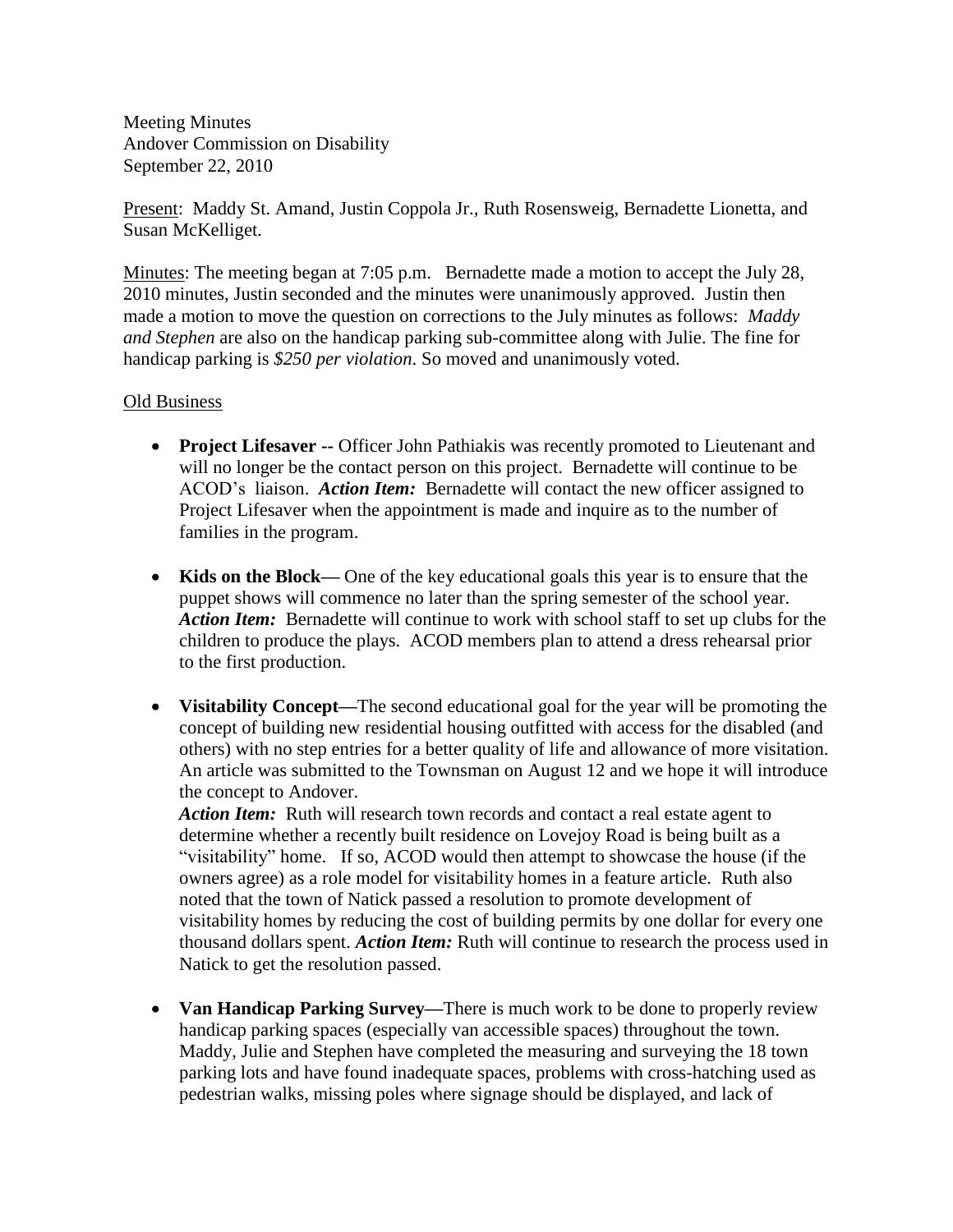painting due to budget cuts. While the data on 18 locations is being compiled, they are also verifying the number of HP spaces proportionate to the entire parking lot as mandated by ADA regulations. Maddy developed a form to identify the number of parking spots in town-owned (municipal, school, police etc.) parking lots and has requested a SCRIPT volunteer from the senior center as a resource to help with counting spaces.

## New Business

- **Andover Day/Know Your Town** This event takes place this Saturday, however, ACOD members are unable able to attend this event and therefore will not be reserving a booth. We will attempt to cover a booth at the town's health fair later in the year.
- **CAM Training in Chelmsford Town Offices**—Part of ACOD's mission is to train members to understand the practical aspects and governing regulations around access issues. *Action Item:* Stephen and Ruth are planning to attend this meeting. Julie and Maddy will also attend as a review for their work. Bernadette will attend a CAM training in the future. The Commission pays for the minimal tuition costs and expenses.
- **Project Sponsorship in 2011** Discussion of sponsored projects which are generally in the area of accommodation, education, or new efforts. Specifially, ACOD is looking for start up activities or new needs for the disabled that require seed money to get up and running. Current ACOD Budget is about \$4,000. Bernadette mentioned the need for a color laser printer for the Doherty SPED program, recommended last year. Maddy noted that this seems to fall within the responsibilities of the school department to fund. If we were to consider such a request, the specs would need to be justified. Braille signs were briefly discussed.
- **Announcement--** Maddy spoke with editor Neil Fater about publishing an announcement in the Townsman (rather than an advertisement) about the public meeting on Oct. 27 at 7 pm in the Activity Room of the Memorial Hall Library. Prior to the business meeting, Tom Boudrow, a manager at the Verizon Center for Customers with Disabilities will explain the company's efforts to assist customers with vision, cognitive, mobility, speech or hearing disabilities to assist with communication and technology needs.
- **Other**—Maddy got a call from an aluminum ramp salesman who was marketing their products for rent or purchase. A discussion ensued about the use of aluminum or metal ramps in general, with Justin being vehemently opposed. Maddy raised the issue as to whether used ramps could be purchased by town housing authorities at a discounted rate and therefore installed more quickly to accommodate chair users in public housing when requested.

*Action Item:* Justin will look into whether aluminum ramps would be allowed by governing regulations.